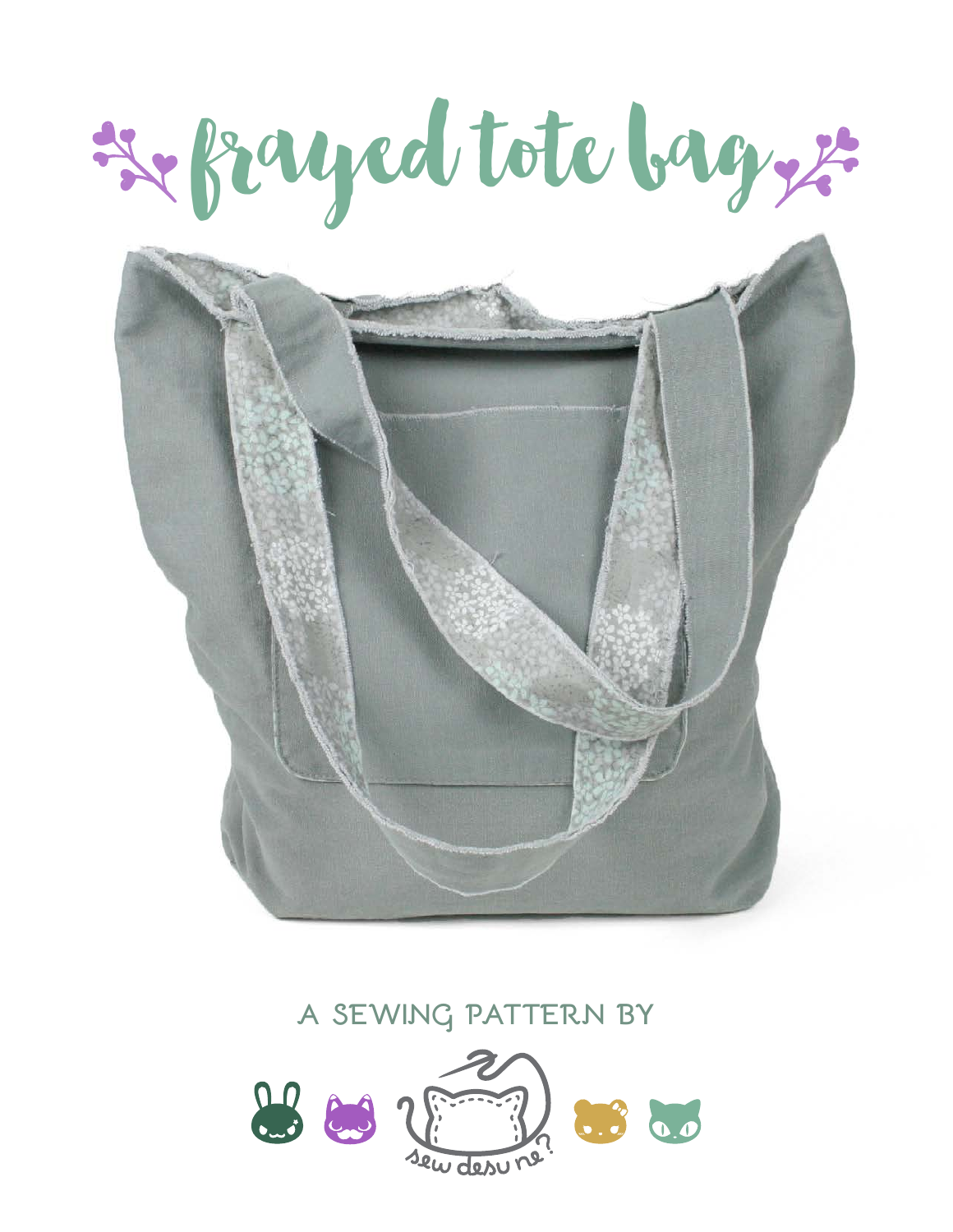

In an effort to bust through my collection of scrap fabrics, I designed this simple tote bag from leftover twill and cotton.

It features a front pocket and frayed edges for a comfy look. It's perfect for going to the gym, library, or picking up a few things from the store.

#### difficulty:

Very straightforward, but has a pocket and lining, so it needs just a bit more effort.

makes:

Makes one 10"  $\times$  12" bag that's about 4" deep.

# **materials & tools**

- **• Matching sewing thread • Sewing needle • 2/3 yd. of medium weight fabric for outer bag (denim, twill, or canvas is good)**
	- **• 2/3 yd. of lightweight fabric for lining**
	- **(I used quilting cotton here)**

#### **before you begin:**

- **1.** Print out the project pattern, pages 8-13
- **2.** Assemble the printed pattern pieces
- **3.** Lay out the pattern pieces on your fabric and cut them out
- **4.** Mark the fabric pieces with the guidelines from the pattern

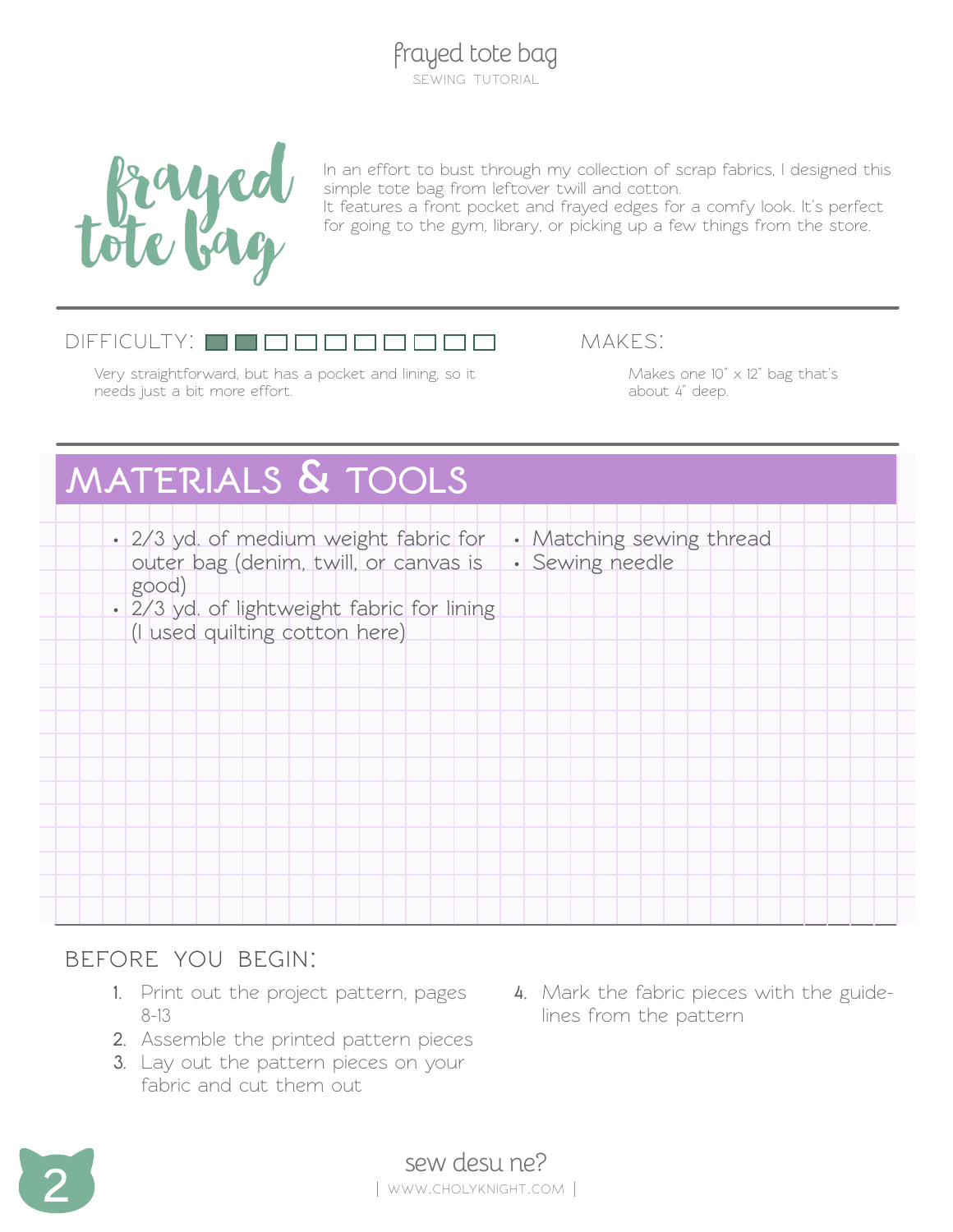

With right sides together, sew the outer pocket to the lining around the sides and bottom.

The lining is just a little bit larger than the outer pocket piece. Sew with the outer pocket layer on top and pull at it slightly (also called easing) to make the pieces fit. This is what creates the faux-piping kind of edging on the finished pocket.

Be sure to leave the top edge free for turning right side out. Notch the seam allowances in the corners, turn the pocket right side out, and press it flat.



Enclose the top of the pocket by topstitching along the open edge, about  $\frac{1}{4}$  in.

Sew desu ne? | www.cholyknight.com |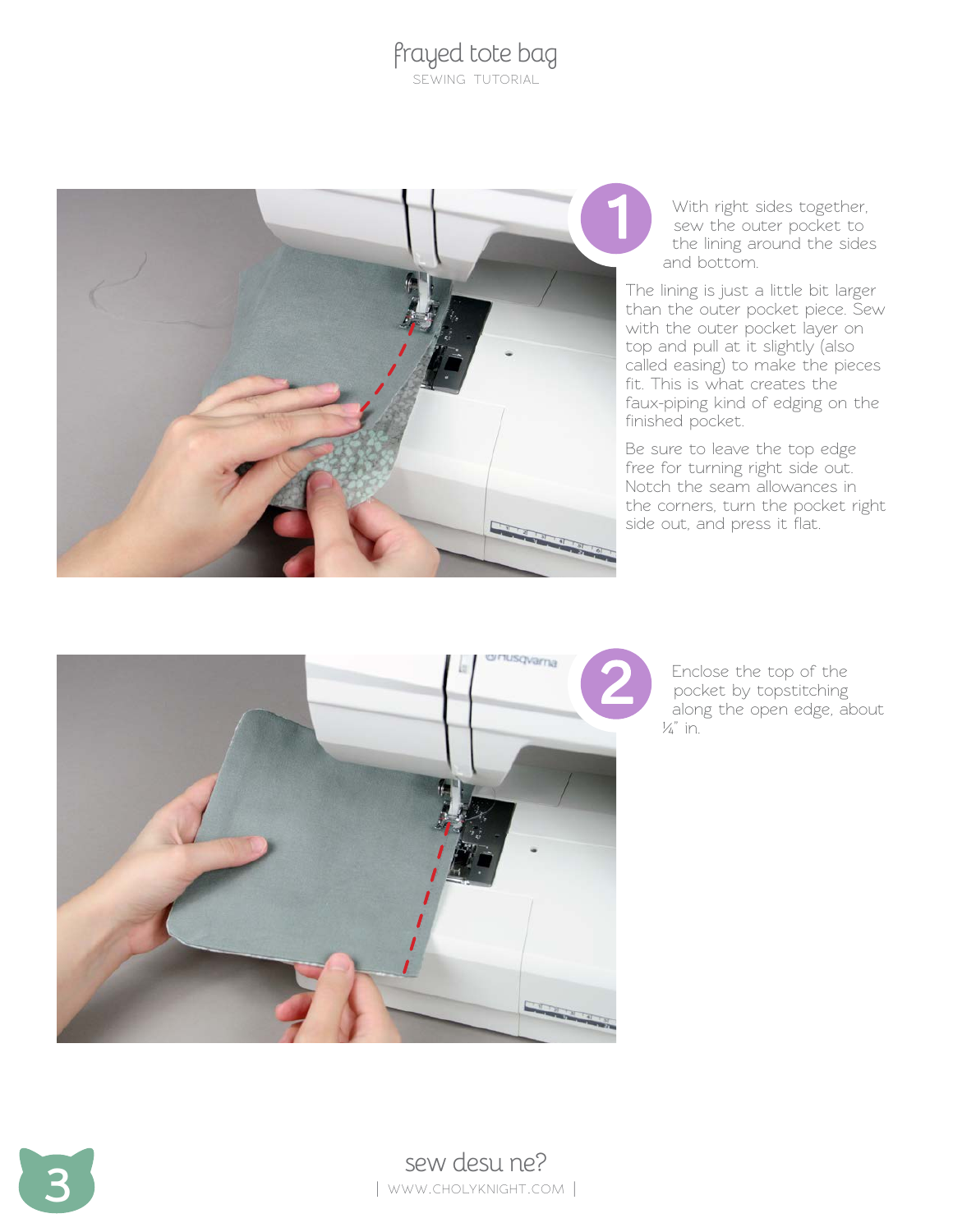Apply the pocket to the outer bag. Pin it along the lines transferred from the pattern, and sew it in place by edge stitching along the sides and bottom of the pocket, about 1/8" in from the edge.



With right sides together, sew the front and back of the outer bag pieces together along the sides and the bottom. Skip over the corners (as we'll be sewing those later) and leave the top edge open for the top of the bag.





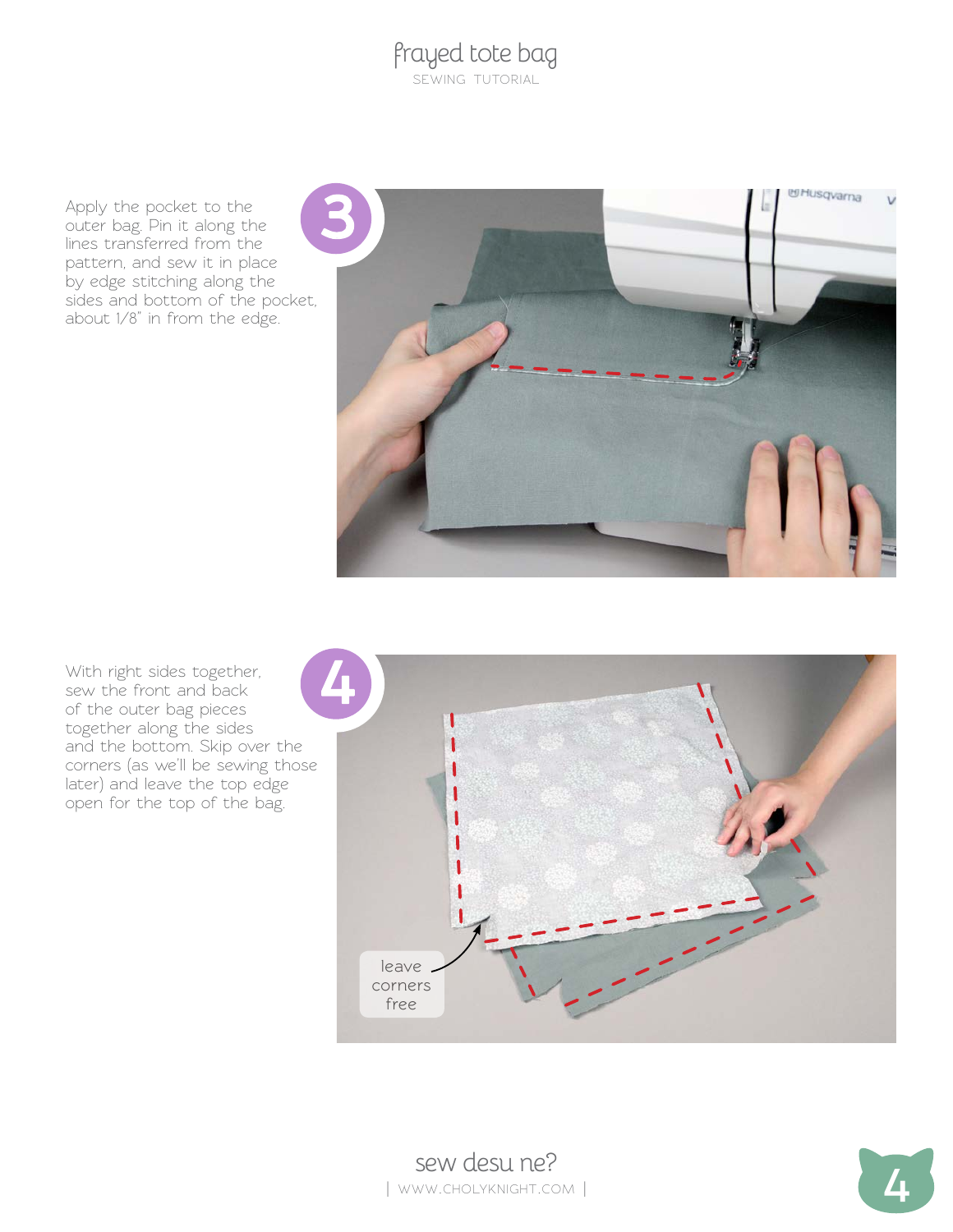## frayed tote bag

sewing tutorial



With right sides together, match up the seams from the side and bottom of the bag, and you'll see the corner edges match up. Sew along this edge and it will create some depth to your bag.



With wrong sides together, match up one of your outer strap pieces with the corresponding lining piece. Sew them together by topstitching along the left and right side, about ¼" in from the edge.



**5** sew desu ne? | www.cholyknight.com |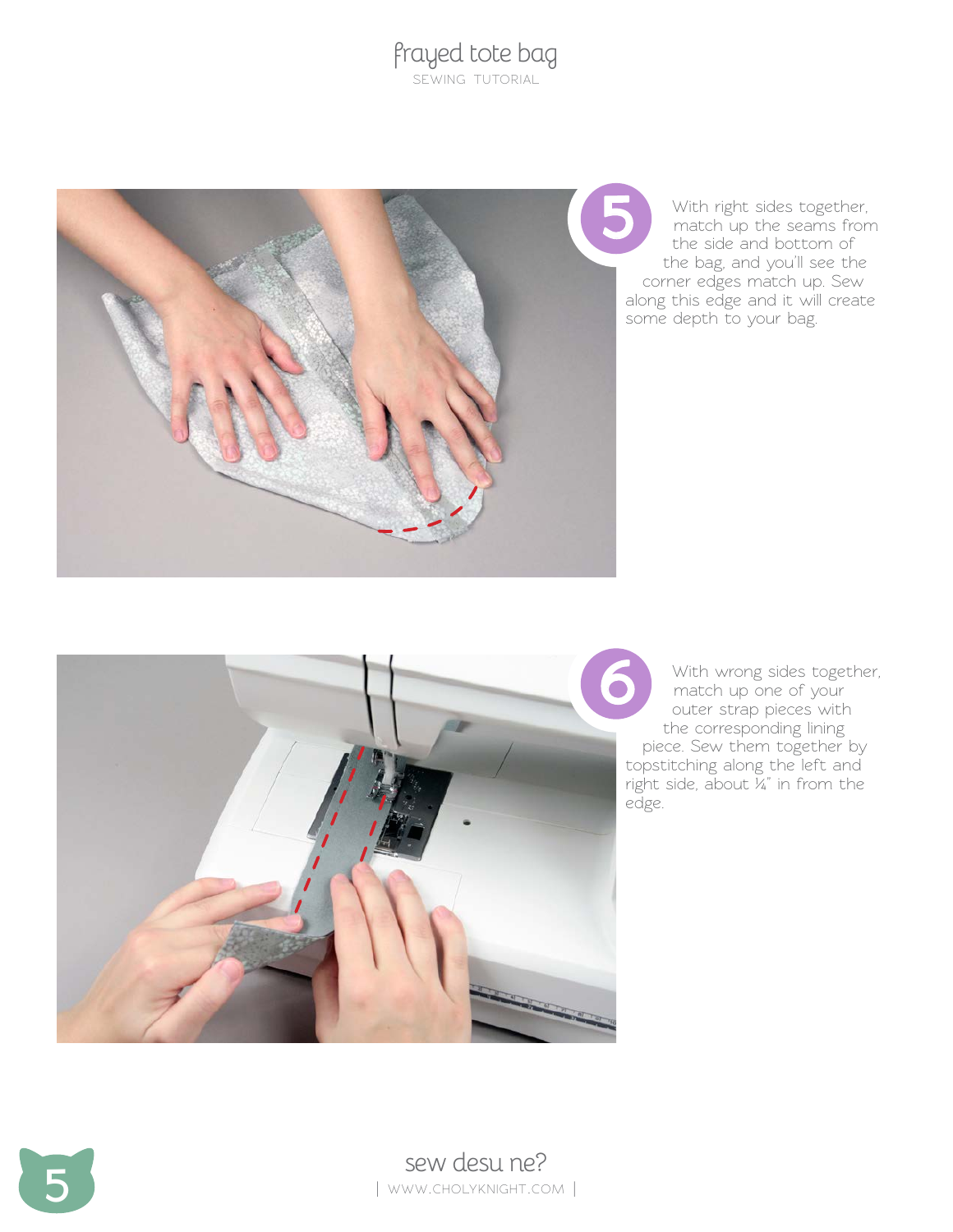Nestle the lining into the main bag with wrong sides together and make sure the top edges are lined up. Tuck the ends of the straps in between the layers where the pattern lines indicated and pin all the layers in place.



Topstitch entirely around the top of the bag, about ¼" in from the edge. When you do so, you should catch the ends of the straps, anchoring them in place.



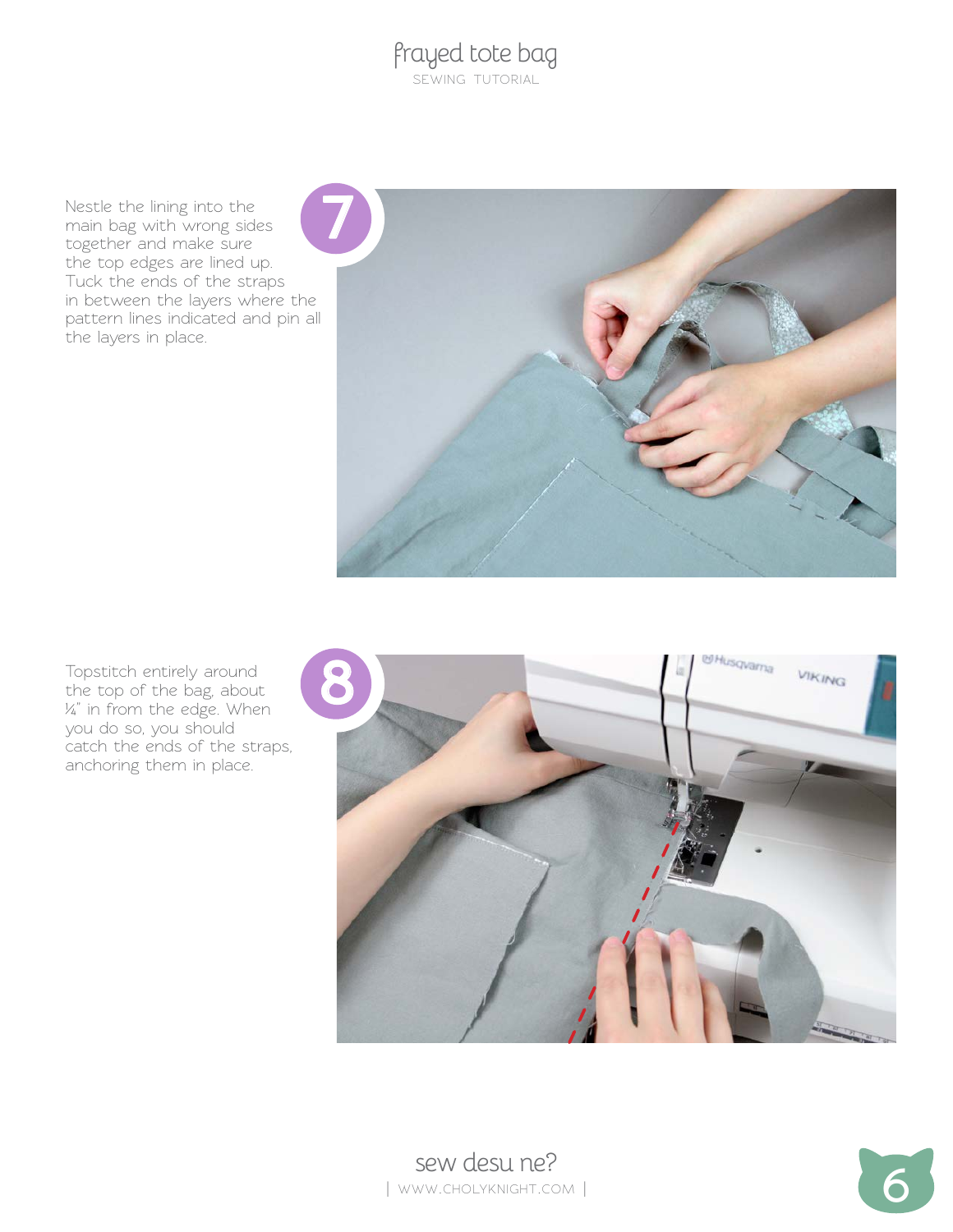

Throw the bag in the wash and the edges of your fabric should fray a bit. Cut away the loose strands of fabric and you're left with a comfy, worn-in looking bag!

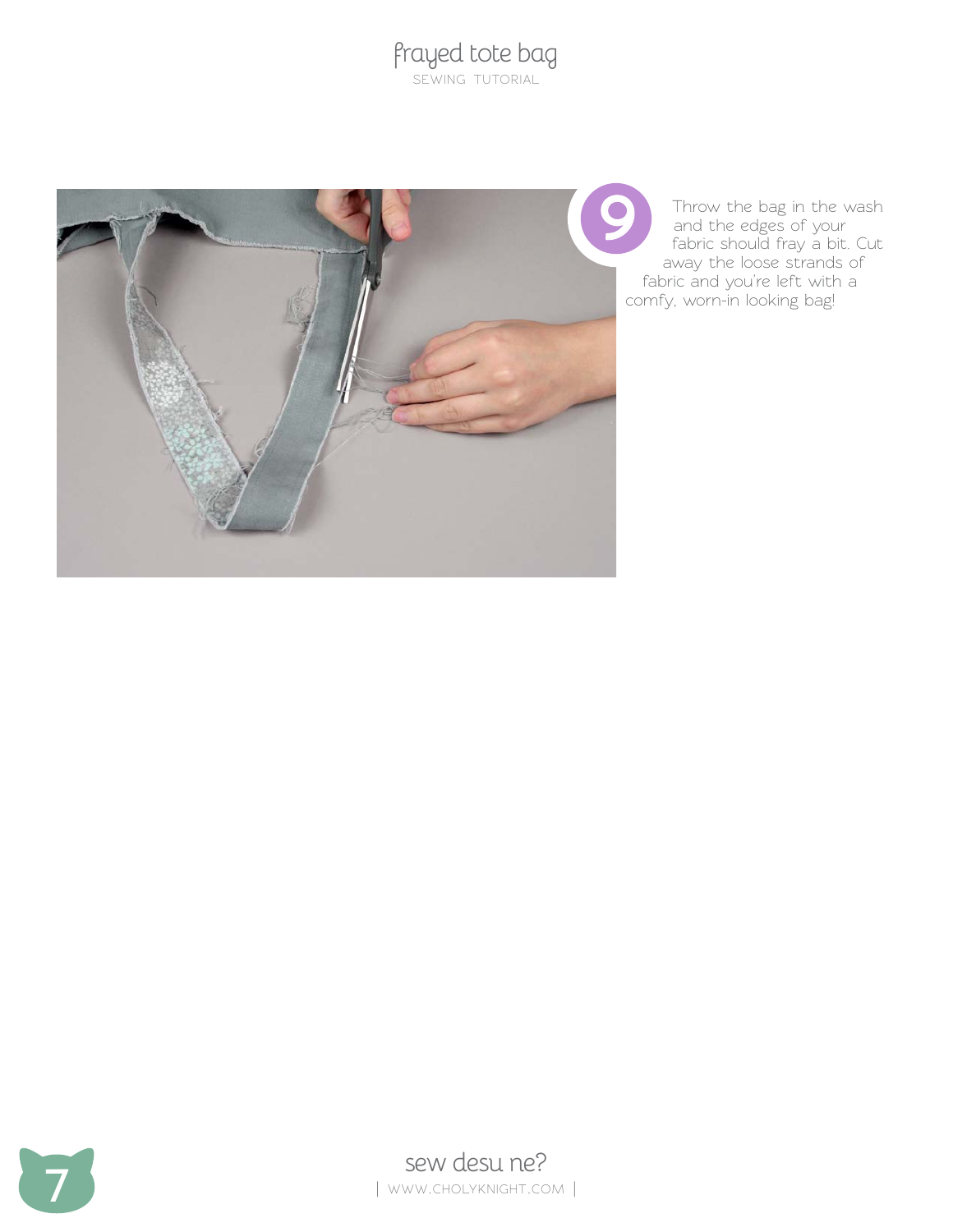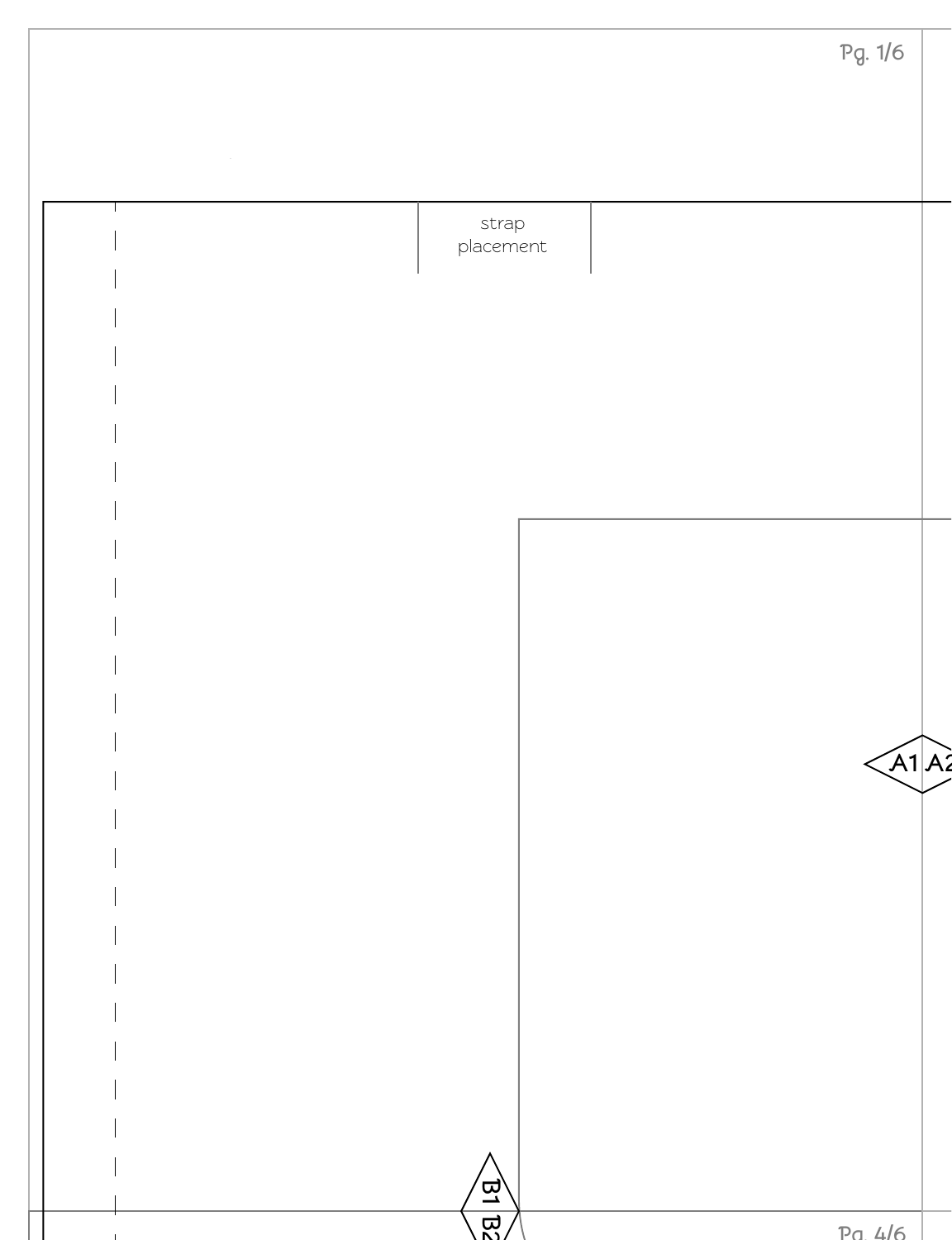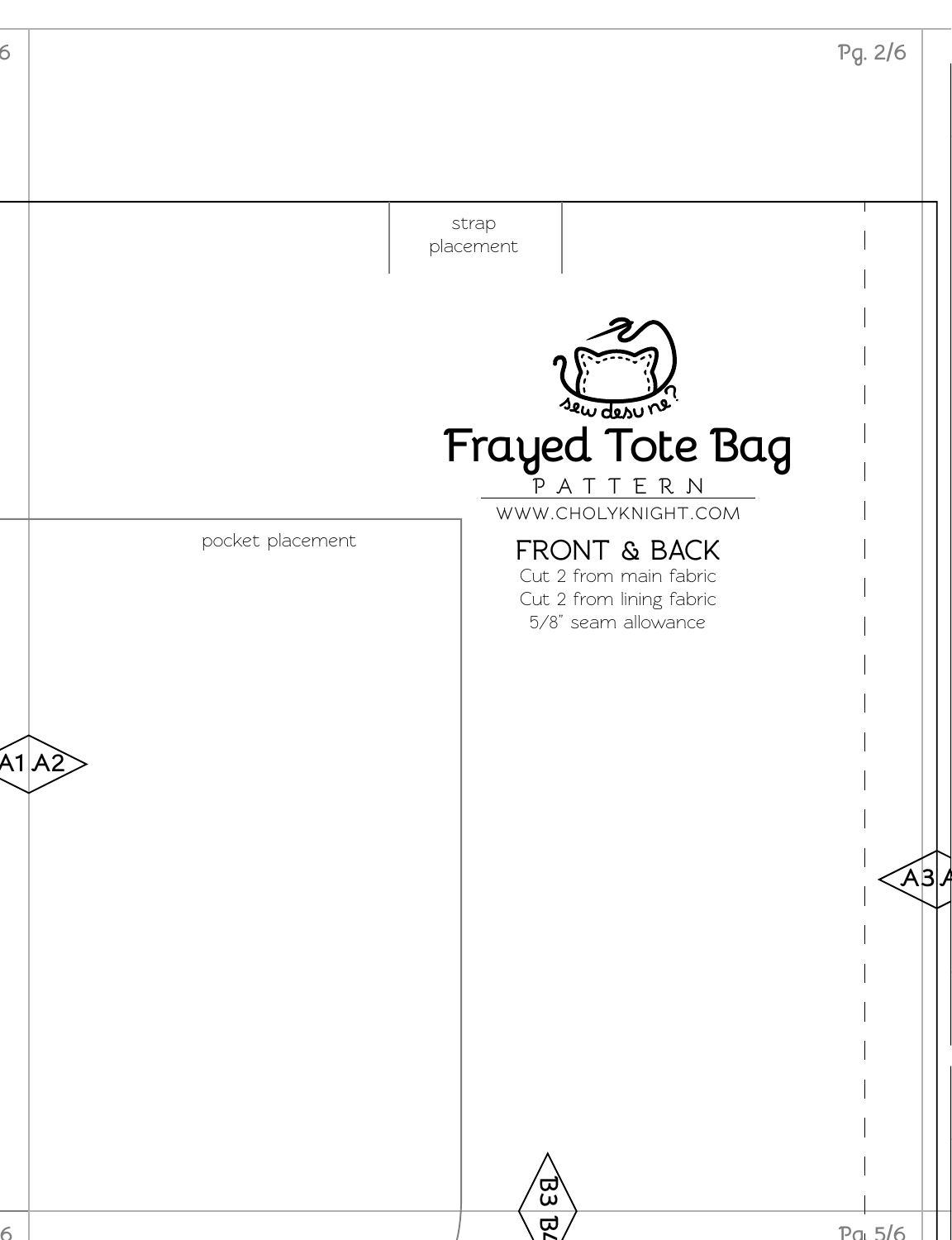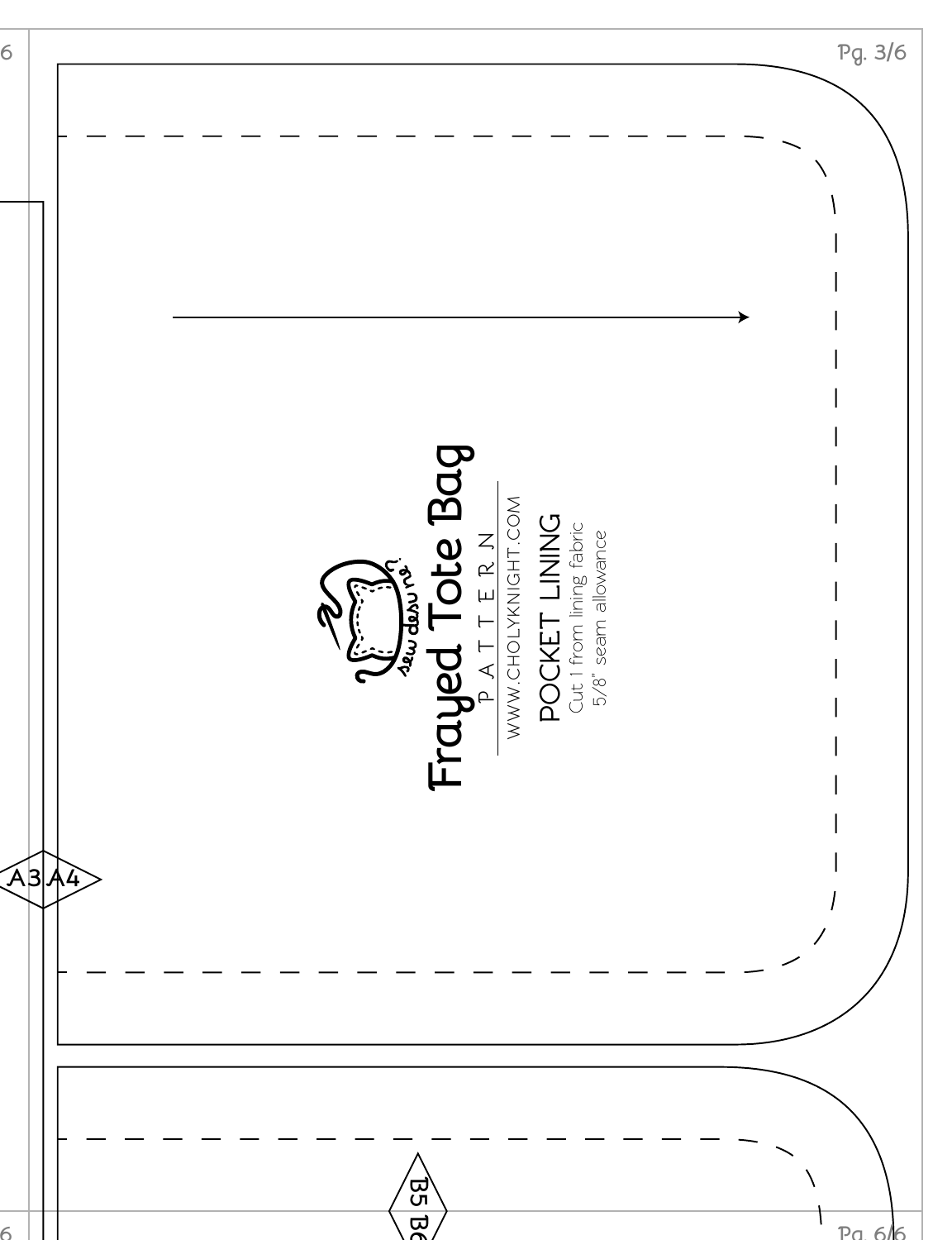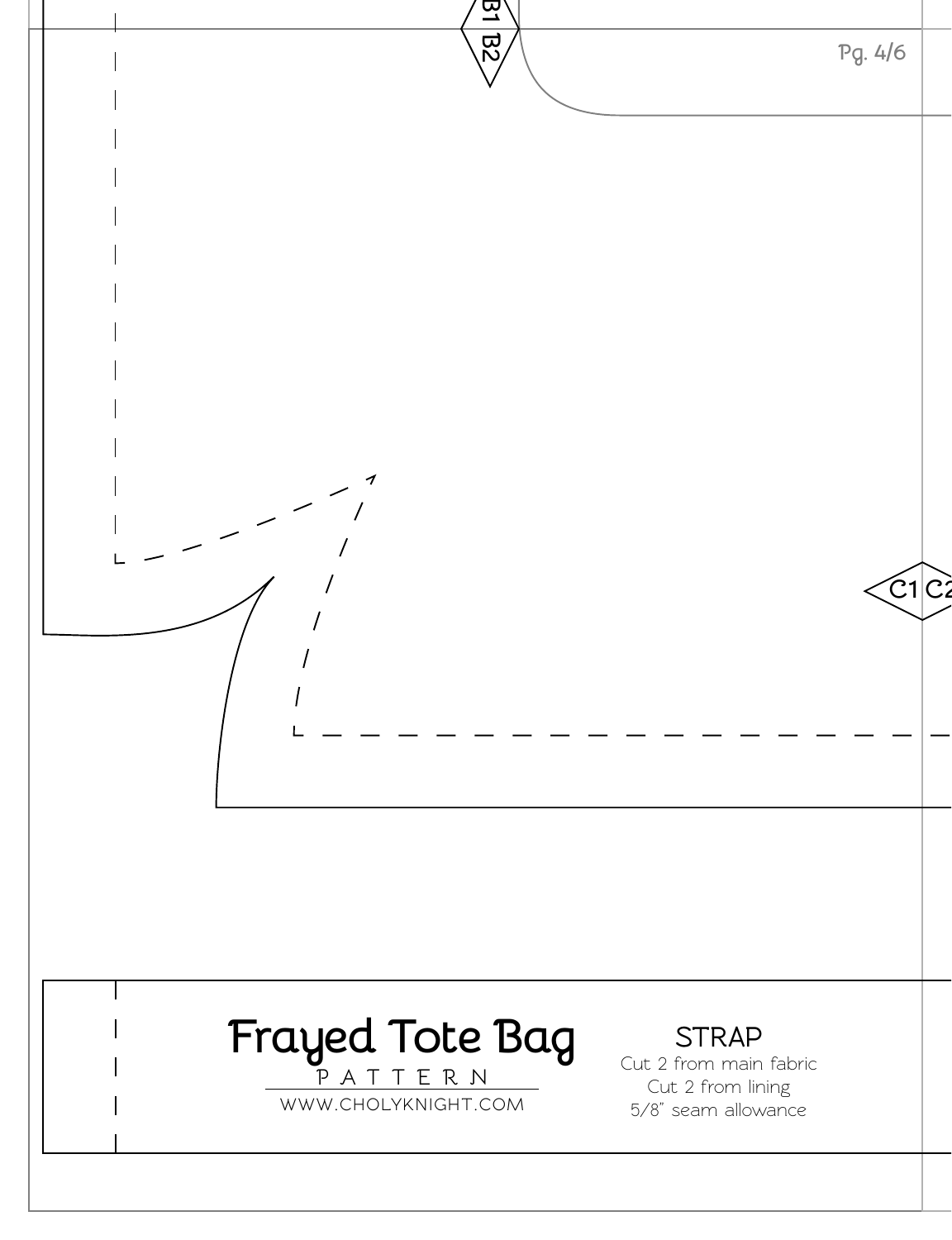